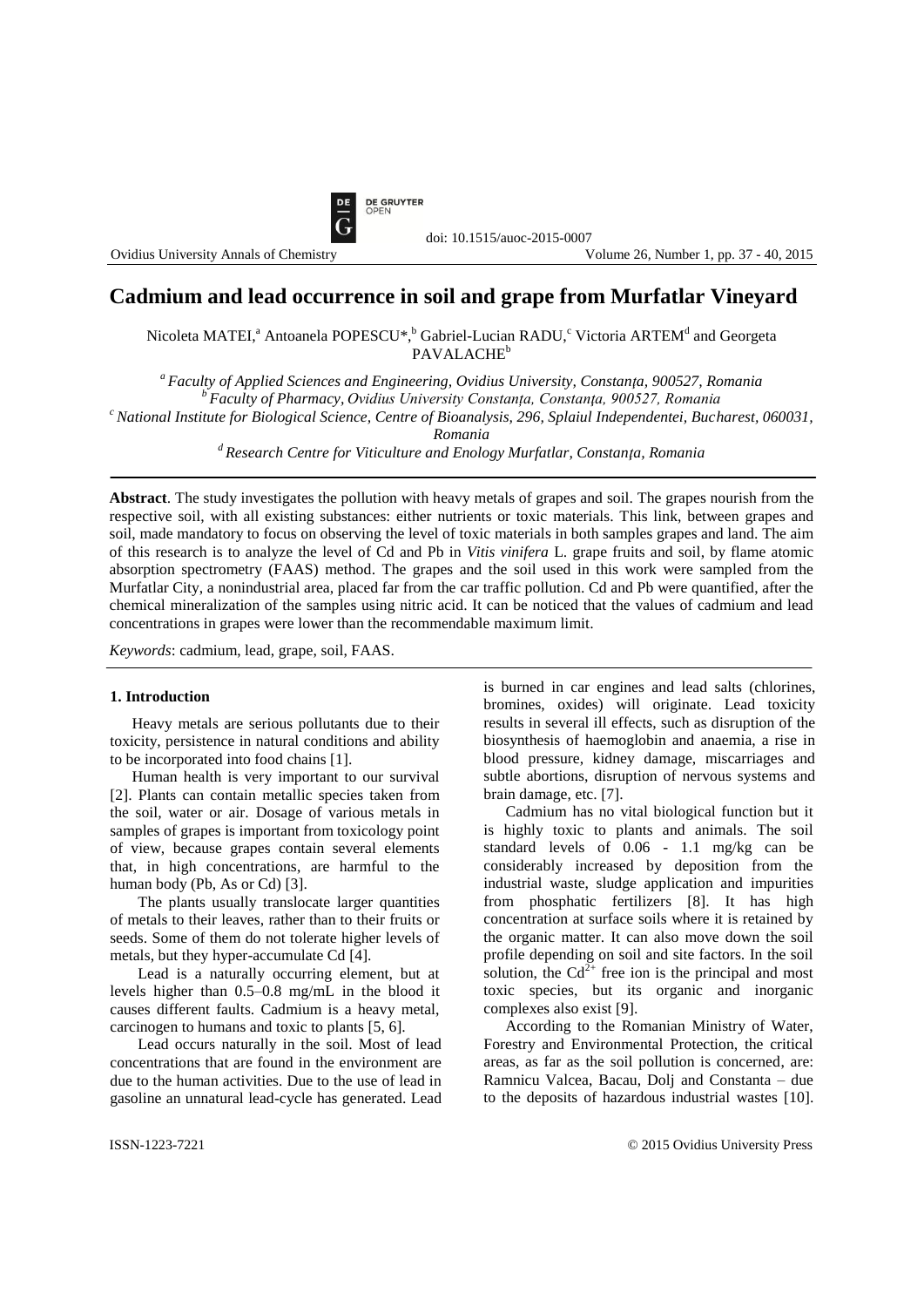Murfatlar Vineyard, placed in Constanta County, was chosen to be the experimental environment for this research, in order to check cadmium and lead occurrence in soil (at different depths: surface, 20 cm and 40 cm) and grape (peel, seed and pulp).

### **2. Experimental**

#### *2.1. Reagents and solutions*

Analytical grade chemicals  $(HNO<sub>3</sub> 65\%$ , hydrogen peroxide 30%,  $Cd^{2+}$  and  $Pb^{2+}$  certified analytical standard solutions of 1000 mg/L Merck and Fluka) were used. All chemicals were of analytical reagent grade (purity  $> 98\%$ ) and used without further purification. All the solutions were prepared using ultrapure water from a Milli-Q Elix3 system.

# *2.2. Sampling and sample preparation*

Five varieties of Murfatlar grapes were studied: Cabernet Sauvignon, Riesling Italian, Pinot Noir, Columna and Mamaia. Samples were taken during ripening grapes in the vineyard Murfatlar, in three different times during 17 August – 9 September 2013.

A homogeneous sample of each varieties fresh grape from the Murfatlar Vineyard was collected. In order to determine metal concentrations, the samples were washed with deionized water, carefully separated into peel, pulp and seeds, dried and homogenized. 0.5 - 0.9 g of each dry sample were subjected to digestion with  $8 \text{ mL HNO}_3$  65% and 10 mL H<sub>2</sub>O<sub>2</sub> 25% at 150<sup>o</sup>C in a Digesdhal device provided by Hach Company. After the complete digestion, the samples solution was filtered and transferred to a 50 mL volumetric flask with deionized water.

Soil samples were collected from each of five varieties of selected plant samples origin in at three depths: surface, 20 cm and 40 cm simultaneously. 5 g of soil samples from the selected sites were dried at  $105 \text{ °C}$  to constant weight in a drying chamber. Then, after 10 mL of distillated water were added, the samples homogenized and dried for one hour at sand bath. The samples were digested with 10 mL  $HNO<sub>3</sub> 2%$  for two hours. The mixtures were filtered and diluted to 50 mL deionized water [4].

Analysis of the filtered mixture was conducted by atomic absorption method [11].

# *2.3. Sample analysis and instruments*

Cd and Pb were determined by flame atomic absorption spectrometry (FAAS) in air/acetylene flame using an aqueous standard calibration curve. Analyses were made in triplicate and the mean values are reported. The FAAS instrument used was a GBC Avanta Flame Atomic Absorption Spectrometer. Concentrations of metals were measured using monoelement hollow cathode lamp.

The main characteristics of the equipment for metals determination are presented in **Table 1**. The method has been described and standardized in the literature [11].

**Table 1.** Technical characteristics of metal determination using FAAS.

|                | (nm)  | Optimal<br>concentration | Gases flow<br>(L/min) |           |
|----------------|-------|--------------------------|-----------------------|-----------|
|                |       | range                    |                       |           |
|                |       | (mg/L)                   | Air                   | Acetylene |
| C <sub>d</sub> | 228.8 | $0.01 - 0.5$             | 10.0                  |           |
| Ph             | 217.0 | $0.2 - 2.0$              | 10.0                  | 12        |

## **3. Results and Discussions**

The assessment of metals contents in grapes represents one of the factors in the evaluation of their quality taking into consideration that some plants may accumulate particular metals, especially cadmium.

Cadmium and lead are the heavy metals of most concern because they may affect human health.

**Figure 1** presents the average values of Cd and Pb concentrations in peel, pulp and seed of different varieties of grapes. The highest metal concentration found is lead (0.105 mg/Kg), while cadmium was 0.078 mg/kg in fruits assessed. The recommendable maximum limits for metals in fruits are 0.05 mg/Kg for Cd and 0.1 mg/Kg for Pb [12, 13]. It can be noticed that the values of cadmium and lead concentrations in grapes are lower than the recommendable maximum limit of these metals in fruits.

The precision of the method was evaluated by intra-day assays using standard solutions, grapes and soil samples. Every sample solution of the same concentration was analyzed at least six times to determine the relative standard deviation (RSD) values. The RSD values obtained ranged from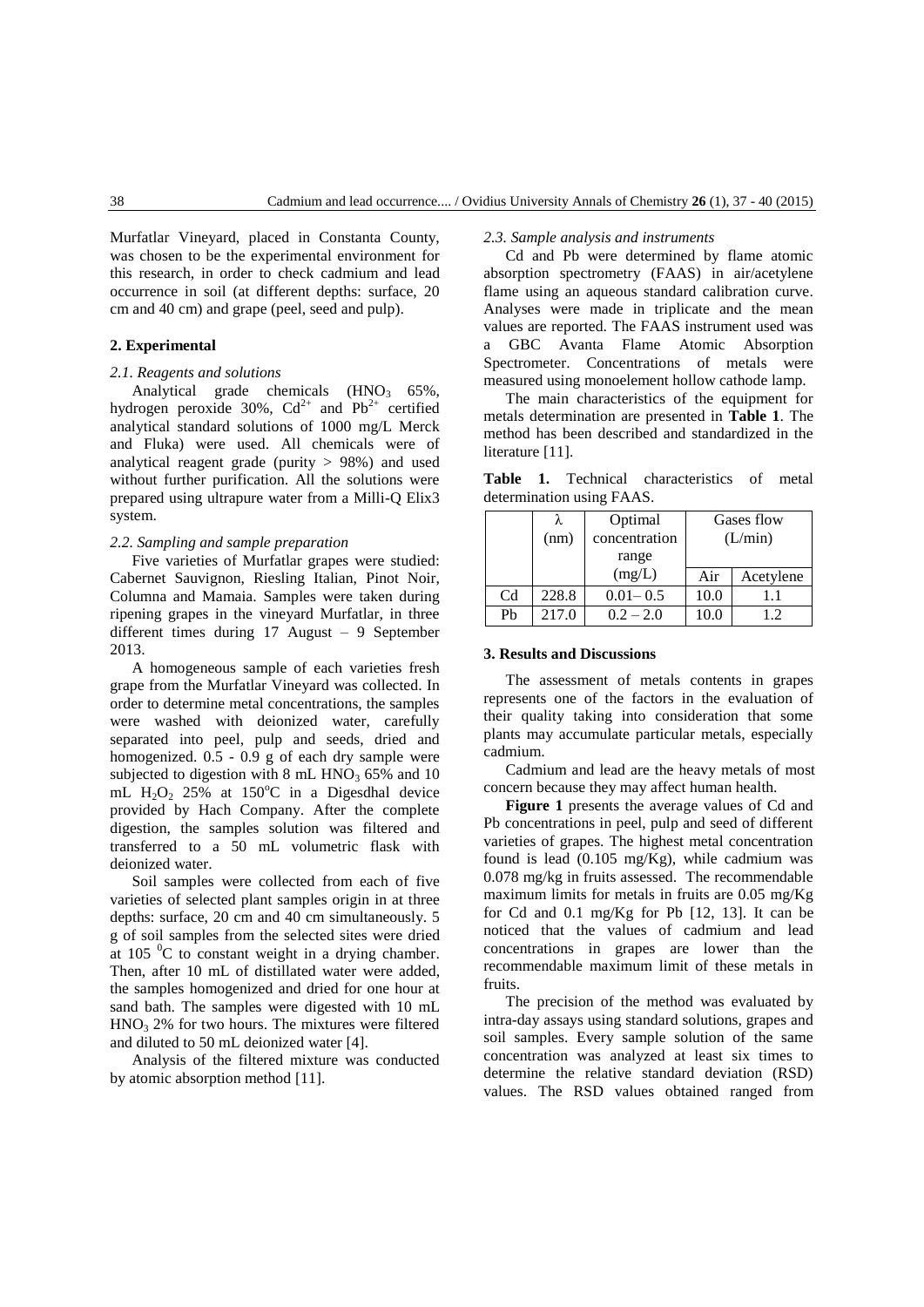0.46% to 1.76%. The obtained RSD values (below 2%) indicated an excellent precision (repeatability) of the proposed method.

Angelova *et al*. found 0.4 mg/kg Pb in skins of grapes, 0 mg/kg Pb in pulp and 2.0 mg/kg Pb in seeds of grapes of Pleven Region, Bulgaria [14]. Also, they not found cadmium in studied grapes samples. The results for lead concentrations in grapes are higher than our results from the Murfatlar Region.

Alshammary *et al*. found 0.074 mg/kg cadmium in grape samples (the entire fruit) of different agricultural companies in Saudi Arabia [15]. Also, the entire fruit were studied by Sobukola *et al*. [16]. They found a mean of cadmium concentration by 0.003 mg/kg. in grape samples of Lagos, Nigeria. In Misurata area, Libya the mean of cadmium concentration is 0.05 mg/kg [17]. Those values are comparable with our results.

In India, Mahdavian *et al*. found 7.05 mg/kg cadmium concentration in Bangalore City Markets grapes [18]. This value is higher than the present study results (**Figure 1**).



**Fig. 1.** Heavy metals occurrence in peel, pulp and seed of five varieties of grapes (Cab Sauv  $=$  Cabernet Sauvignon).

Evaluation of heavy metals in soils of Murfatlar vineyard showed that amounts of some heavy metals in the soils samples were lower than the recommendable maximum limit of these metals in vineyard soils (**Figures 2** and **3**). The regular limit of these metals in vineyard soils was 1 mg/kg for cadmium and 20 mg/kg for lead [19].

After analyzing the evidence, it was found that on average lead concentration in soil is higher than that of cadmium. The highest lead concentration values were recorded on the ground surface which is cultivated variety Mamaia and at a depth of 40 cm soil where it is grown variety Columna.



**Fig. 2.** Lead concentration in soil at three depths.

The highest concentration of cadmium was recorded at a depth of 20 cm soil where it is grown Cabernet Sauvignon. Also, grape peel of this variety has a higher concentration of cadmium than other grape samples analyzed.

Concentration levels of determined heavy metals present an insignificant variation during the ripening of the grapes.



**Fig. 3.** Cadmium soil levels for five varieties of grapes at three depths.

Halili *et al*. have determined the concentration of Pb and Cd in soil samples of vineyards in Rahovec, Kosovo and they found 1.043 mg/kg Cd at 50 m away from roadway while the highest concentration of Pb (24.32 mg/kg) were found near the roadway [20]. Those values are highest than the results of our study.

Plants can contain the metals from soil, water and air. High heavy metals uptake can also be found in some regions due to certain properties of soil (pH,